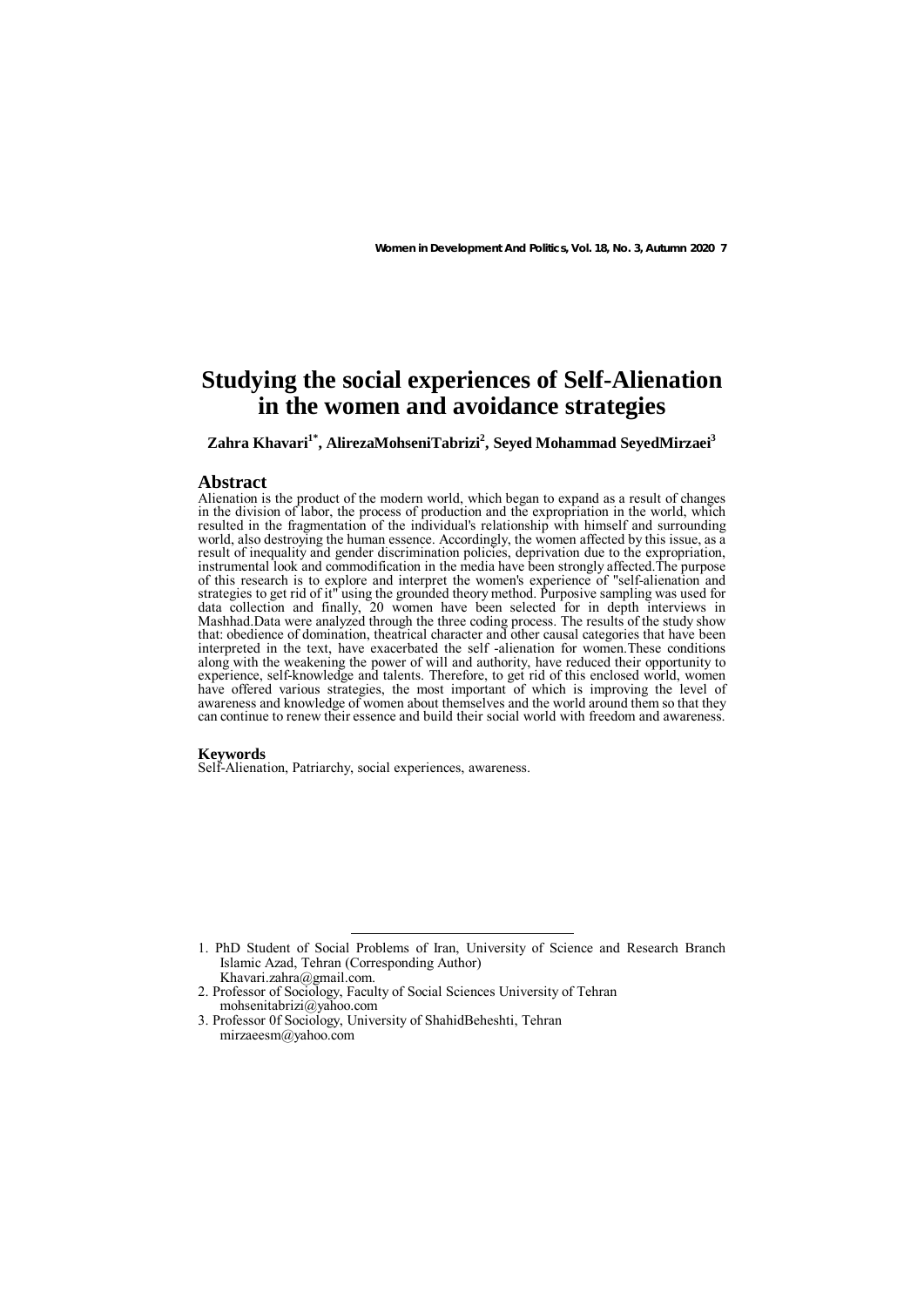# **The Applied Model of Women's Empowerment Development in Iranian Society: A Mixed Methods Study**

# **Fahimehkeshavarzi1\*, BabakShamshiri2**

## **Abstract**

The purpose of this sequential exploratory mixed method research of classification type is a formulation of a practical model for development of empowering of womenin Iranian society. In this regard, the qualitative purpose of the research is to explore the framework of applied components in the development of empowered womenand the quantitative purpose of the research is to validate the developed framework, to measure its usefulness and feasibility. Research method in qualitative part, case study and potential research participants included experts and faculty members as well as sample women in Fars province. The sample womenand 5 women from the sample city with managerial tenure were selected. The method of collecting qualitative data was in-depth interview and study of documents related to the research subject. The content analysis method was used to develop a practical model for developing empowering womenin Iranian society. Based on the findings of the qualitative part of the research, the model of empowering Women in Iranian society was explored in 5 themes of organizing personal knowledge, environmental knowledge, personal attitude, environmental attitude, personal skill and environmental skill and 57 basic themes. Based on the findings of the first part of the study, a scale was designed for use in the quantitative section. In the quantitative section, the validity of the framework was measured by the descriptive-survey method. The statistical population consisted of faculty members specializing in psychology, educational sciences, sociology and law, which were selected through purposeful sampling approach.Thekey informants were selected and distributed among them. The framework was validated using Lisrel 8.8 and Spss 21 software and confirmatory factor analysis. The results showed that the model was valid, useful and applicable.

### **Keywords**

Empowerment, Development, Competence, Women, Society, Iran.

 <sup>1.</sup> Assistant Professor, Department of Management and Educational Planning, Shiraz (Corresponding Author) Universityfkeshavarzi@shirazu.ac.ir

<sup>2.</sup> Associate Professor, Department of Philosophy of Education, Shiraz University babakshamshiri@yahoo.com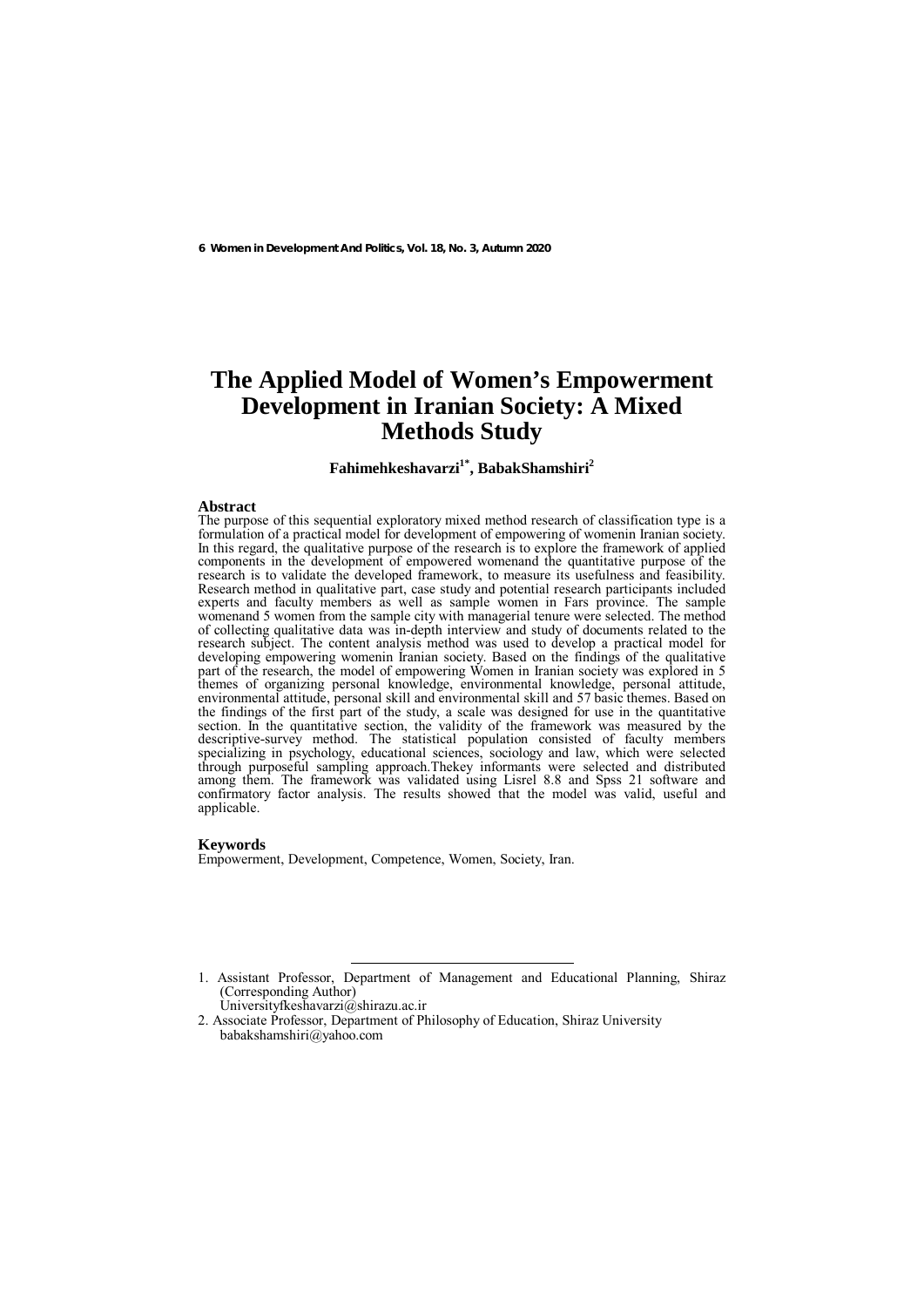# **Analysis of female family heads experiencesin Kermanshah earthquake**

# $\boldsymbol{\mathrm{Sh}}$ ayesteh Karamkhani<sup>1</sup>, Alieh Shekarbeygi $^{2^*},$  Ehsan Rahmani Khalili $^3$

#### **Abstract**

Natural disasters do not affect an involved population equally. Female-headed households are one of the most vulnerable social groups in critical situations. The way women deal with critical situations is highly related to cultural backgrounds, power mechanisms and genderrelated issues.On the other hand, women's "agency" is also important in this encounter.The present article describes the lived experience of female-headed households from earthquakes with the aim of providing a theoretical model of the "women's empowerment process in crisis".This research is of qualitative type with "Granded Theory" method and interpretiveconstructivist paradigm.Field data were collected by theoretical sampling and in-depth interviews with 15 women heads of households in eight earthquake-stricken areas of Kermanshah, including Salas Babajani, Sarpol-e-Zahab and etc.,up to theoretical saturation in 2017.Finally, the data were coded and analyzed with 363 concepts, 20 major categories and the core category of "intensification of disabled social foundations".The phenomenon of "Ability poverty and the threat of opportunities" caused by the value systems and repressive ideologies that govern women, the weakness of crisis management, the region deprivation and lack of knowledge that led to strategies of resilience and active action, compromise and so on.Helplessness, the challenge of power, the threat and insecurity, the feeling of abandonment, the physical and psychological damage, and the challenge of children are the consequences of the phenomenon(The paradigmatic model of theory is presented). The results show that the process of "empowering"of female-headed households in disasters depends on conditions such as opportunities to be accessible through supportive structures, and barriers and deterrents are not so threatening and powerful as to prevent opportunities and lead to deprivation. Women should also consider themselves "agency".

#### **Keywords**

Natural disasters, ale-headed households, critical situations, Granded Theory.

ashekarbeugister@gmail.com

 <sup>1.</sup> PhD student in Sociology of Social Groups, Islamic Azad University, Tehran Branch s.karamkhani@yahoo.com

<sup>2.</sup> Assistant Professor Islamic Azad University, Central Tehran Branch(Corresponding Author)

<sup>3.</sup> Assistant Professor Islamic Azad University, Central Tehran Branch email:ehsan5171@gmail.com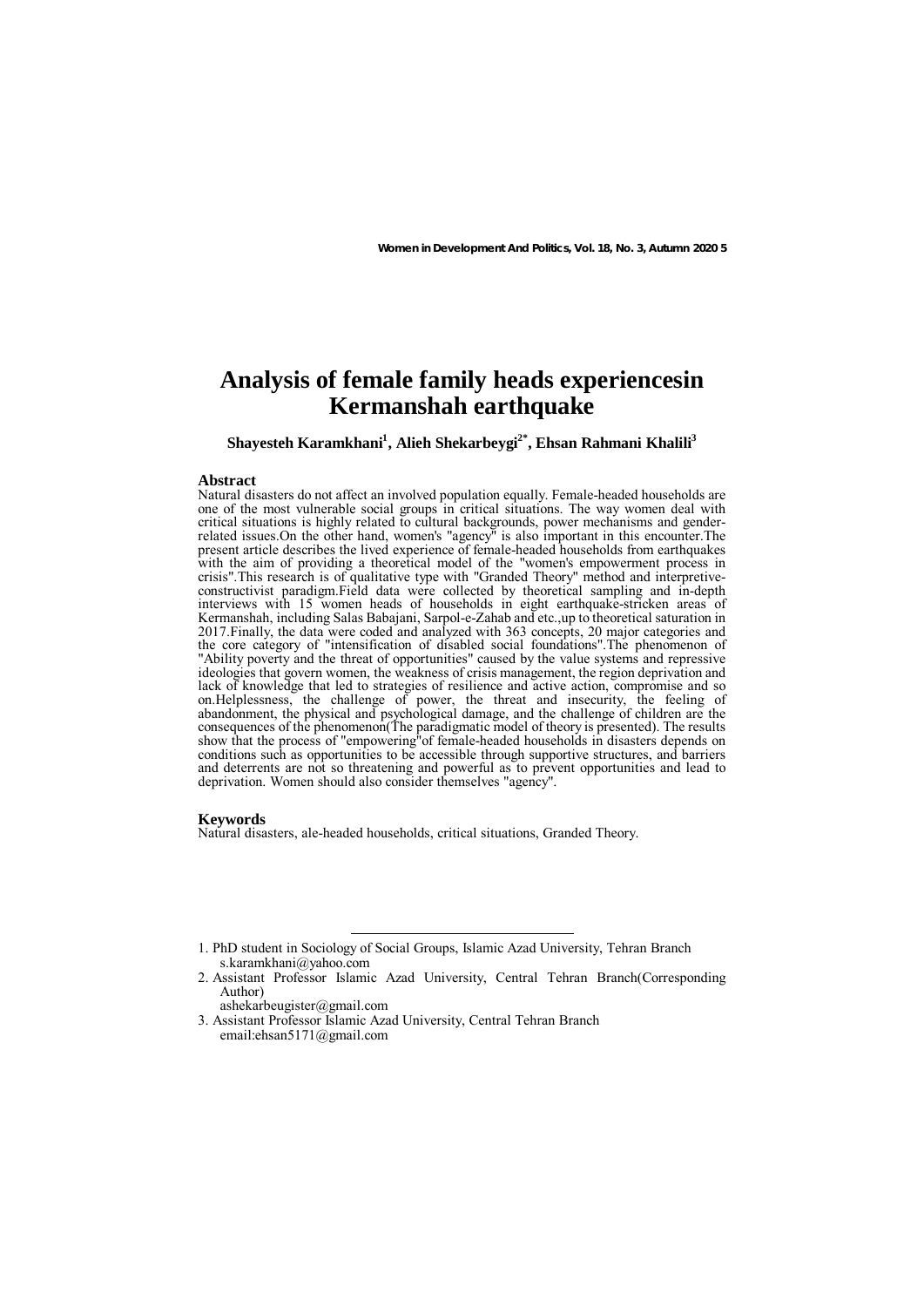# **The role of science and technology parks in creating jobs for rural women (Case study: Sistan and Baluchestan Science and Technology Park)**

**Hassan Afrakhteh1 , Somayeh Azizi2\***

#### **Abstract**

In recent years, development has been emphasized from another perspective using a knowledge-based approach. This kind of view requires the creation of growth centers and technology parks in different areas. The main purpose of establishing technology parks is to promote science and technology in the region.Sistan and Baluchestan Science and Technology Park is no exception to this rule. With the establishment of the Science and Technology Park, the province intends to increase the quality of its industrial and production sectors with the help of its human resources. The present study, with the aim of the role of science and technology parks in creating jobs for rural women, has tried to examine the importance and role of Sistan and Baluchestan Science and Technology Park in this regard. In order to collect data, snowball interviews with experts and technicians have been used. The population of this research includes officials, managers and experts in the field of science and technology of Sistan and Baluchestan province who are working in the science and technology parks and the growth of this park. The results show the positive impact of technology on employment, education, turning ideas into business, self-esteem and selfefficacy of rural women. In addition to the positive effects, a number of individual, knowledge-skills, socio-cultural, managerial, legal-legal barriers to the employment of rural women were identified. Active participation of women, reform of community attitudes and development of government support were suggested.

#### **Keywords**

Science and Technology Park, Employment, Rural Women, Sistan and Baluchestan Province.

 <sup>1.</sup> Professor of Geography and Rural Planning Kharazmi University of Tehran afrakhteh@khu.ac.ir

<sup>2.</sup> PhD Student in Geography and Rural Planning, Kharazmi University of Tehran (Corresponding Author) somayehazizi20@gmail.com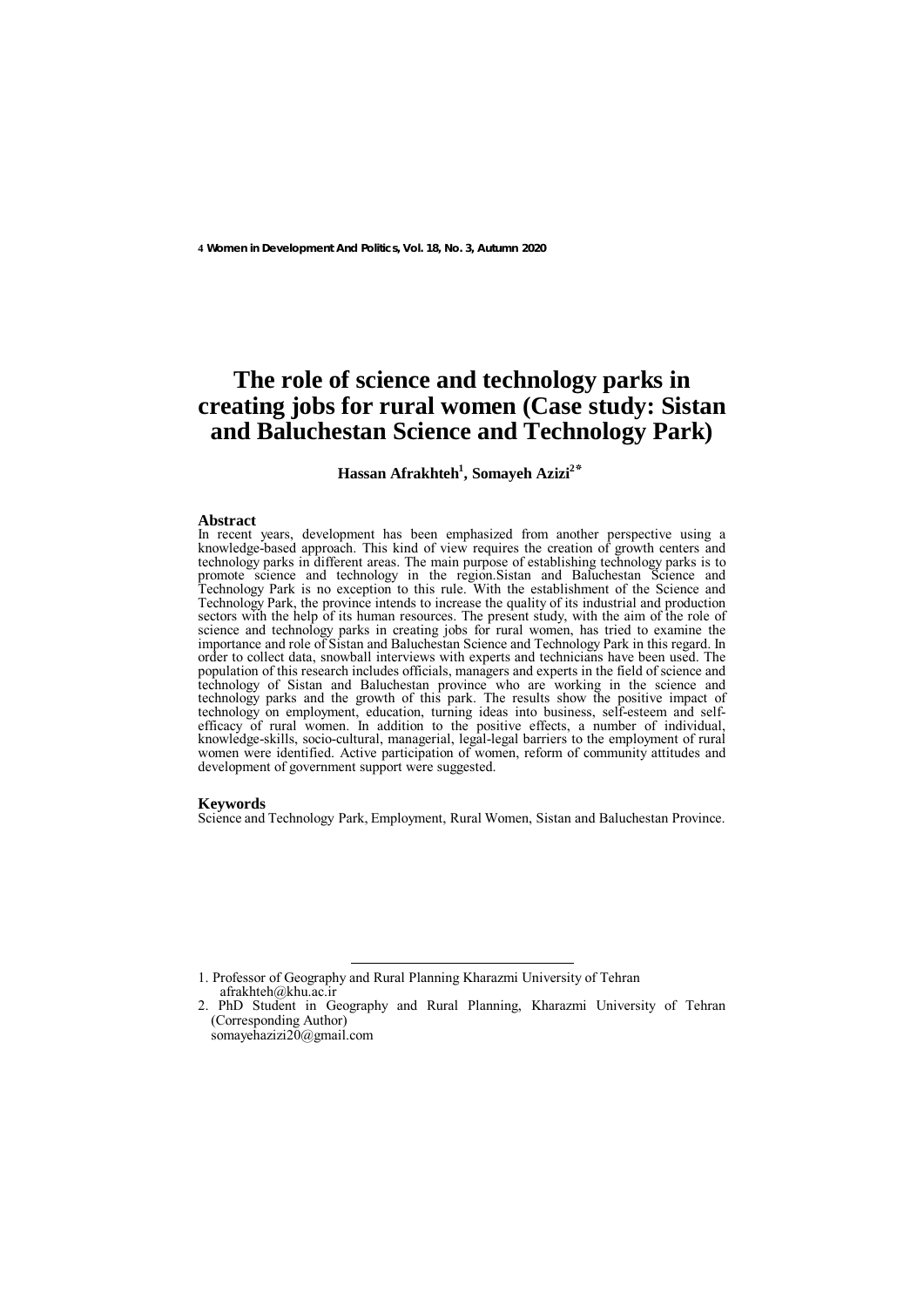# **Identifying the factors affecting women's sense of security in rural areas (Case study: West Kharqan District - Avaj County)**

## Hassan Ghasemloo<sup>1\*</sup>, Hossein Karimzadeh<sup>2</sup>, Maryam Mohammad **BeigiSalkhori**<sup>3</sup>

### **Abstract**

Achieving sustainable rural development is not possible without the targeted participation of various groups of people, including women. But the marginalization of women in society and their lack of use of facilities and opportunities compared to men can intensify their sense of insecurity in society. Providing the ground for the feeling of security of rural women to improve the quality of their social activities is essential and its realization depends on recognizing the state of women's sense of security and the factors affecting it. The present study is applied in purpose and descriptive-analytical in nature. The method of data collection is the library and field (questionnaire). The statistical population of the study is the households of West Kharqan District located in Avaj County. The sample size was determined 182 peopleusing Cochran's formula of. Structural equation modeling (SEM) in the form of LISREL software was used to analyze the data. The results of the research show that most of the components of feeling safe in the study area are below the desired level (number 3) and in other words, women living in the area do not feel comfortable. Also, the most important factors influencing the sense of security of women in the study area are social factors with a coefficient of 0.99, cultural factors with a coefficient of 0.82, and economic factors with a coefficient of 0.81.

## **Keywords**

Sense of security, Women's security, rural areas, Structural equations, Avaj County.

- H.ghasemloo@tabrizu.ac.ir
- 2. Assistant Professor of Geography and Rural Planning, University of Tabriz karimzadeh10@gmail.com
- 3. PhD Student in Geography and Rural Planning, University of Zanjan Smohamadbeigi73@gmail.com

 <sup>1.</sup> PhD student in Geography and Rural Planning, University of Tabriz (Corresponding Author)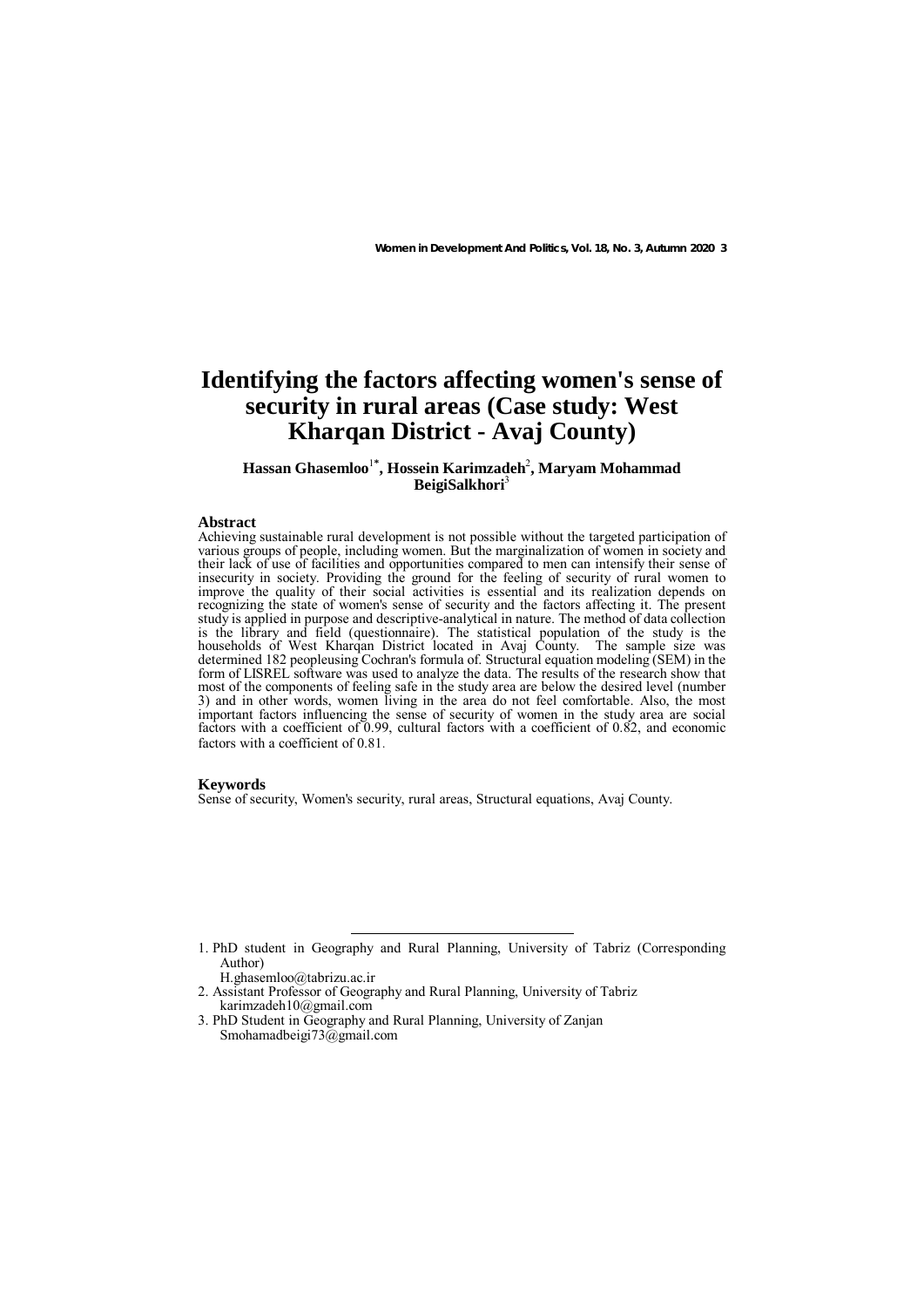**2 Women in Development And Politics, Vol. 18, No. 3, Autumn 2020**

# **Types of savings and their developmental outcomes among women in Tehran**

**Valiollah Rostamalizadeh1\*, Fariba Parvinian2** 

### **Abstract**

The main purpose of this study is the typology of women's savings and its outcomes among women in Tehran. The methodological approach of this article is qualitative. Data arecollected through interviews according to the objectives of the research. In this study, 39 female participants were used to collect data. The collected data were analyzed through content analysis method. The results of this study show that the types of women's savings include reverse saving, underspending, gradual consumption/consumption management, gradual saving, consumption deferral, conversion of savings into capital, and targeted investments. They spend thesesavings on getting what they do not have/meeting essential and future needs, more access to amenities, recreational needs in order to improve living conditions, providing for their children's future and family well-being, emotional purchases, family support, lending to relatives, large purchases resulting in a gradual increase in family wealth, and, ultimately, children's education. Also, the factors affecting women's tendency to save include gaining decision-making power and the power to stand on their own, feeling the need to improve their position in the family and community, gaining social prestige, feeling the need for power and standing on their own, motivation for progress, feeling the need for (financial) independence, feeling the need for respect and approval and a sense of security. The outcomes of saving are the expansion of participation in the family and community, gaining a position in family decision-making, gaining social prestige, increased selfconfidence, women's financial independence, satisfaction with life/feeling of happiness, psychological security, family progress and well-being, expanding relationships and social interaction, problem solving and family crisis management, and, finally, rational planning and increasing the culture of saving.

### **Keywords**

saving, types of women savings, Tehran, saving spend.

 <sup>1.</sup> Assistant professor in Development Sociology, National Population Studies and Comprehensive Management Institute(Iran) v.rostamalizadeh@gmail.com

<sup>2.</sup> PhD Student in Women's Studies - Women's Rights in Islam, University of Religions and Denominations parvinian@org.ikiu.ac.ir